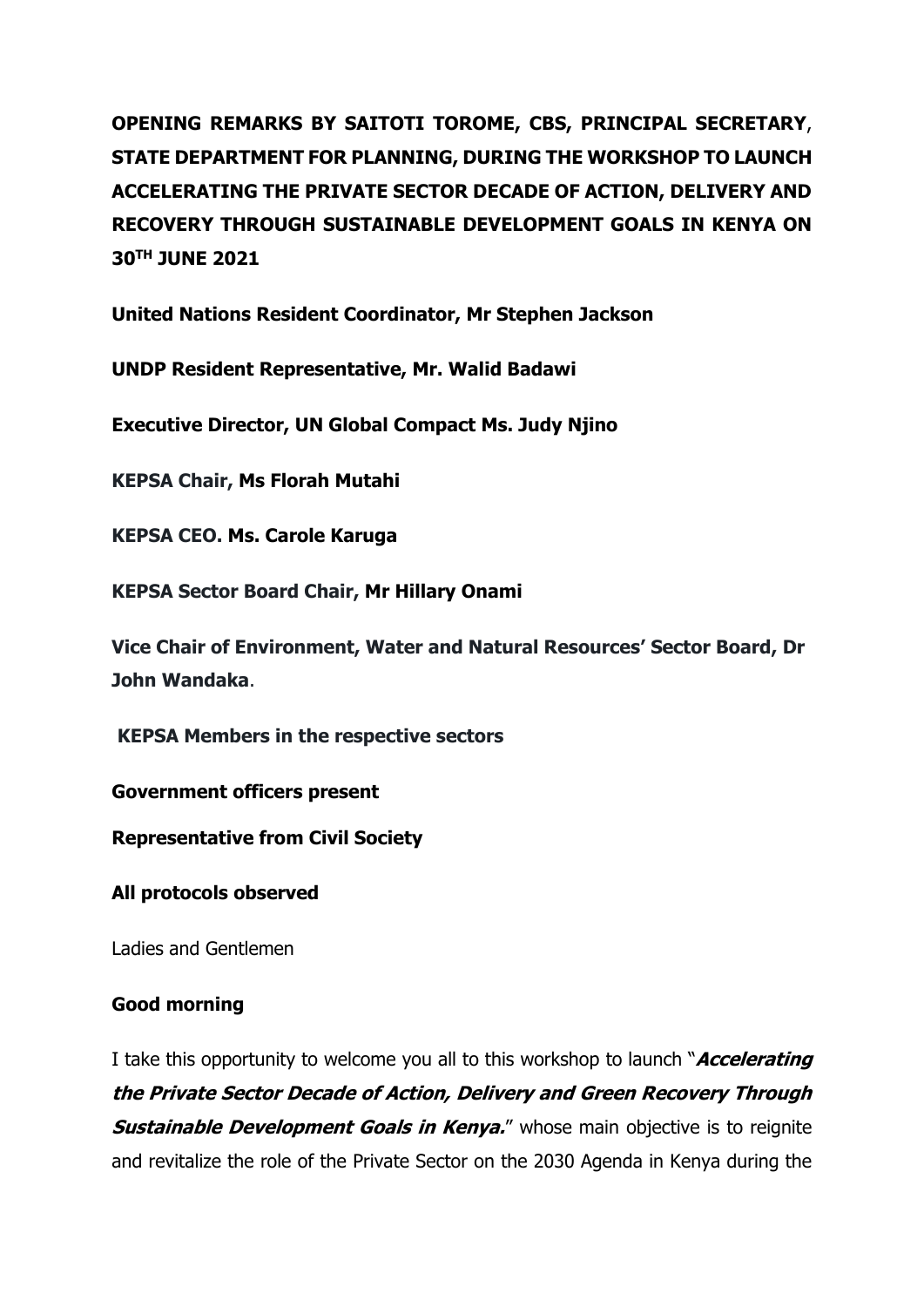decade of action. This meeting also seeks to enhance collaboration, coordination, reporting and sustainability of SDGs initiatives between the Government and the Private Sector as well as enhance the quality of SDGs reporting.

This workshop comes at a time when almost all the countries are experiencing challenges in their economies due to Covid-19 pandemic that has created the most severe health and economic crisis. We are living in increasingly turbulent times and for the last two years, the impact on our already fragile economy and business is significant. This poses a big challenge in realization of the SDGs.

## **Ladies and gentlemen**

Globally, SDGs implementation is generally low. As a result, in September 2019, the United Nations General Assembly proclaimed the **Decade of Action** for all major stakeholders including private sector to set ambitious actions to deliver the Sustainable Development Goals (SDGs) by 2030. The 2030 Agenda "acknowledges the role of the diverse private sector in the implementation of the new Agenda" and "calls on all businesses to apply their creativity and innovation to solving sustainable development challenges". This requires getting business to understand that this is about new markets, new business opportunities and models instead of one off corporate social responsibility initiatives.

## **Ladies and gentlemen**

Businesses would provide an extraordinary boost in realizing the SDGs through innovation, investment, a mass customer base and a global labour force. With its onthe-ground networks and its ability to swiftly adapt and innovate, the private sector is well-positioned to bring new solutions to achieving the SDGs and their targets. In addition, there is opportunity to leverage on the resources, skills and knowledge of the private sector to accelerate implementation of SDGs in Kenya.

The recent trend where companies are already taking steps to understand what the SDGs will mean for their business is quite encouraging. The integration of the 17 Goals and their 169 targets into the business operations may provide an opportunity to drive inclusivity and sustainability to the core of the business strategies and models. As businesses rethink their strategies and grapple with how they need to change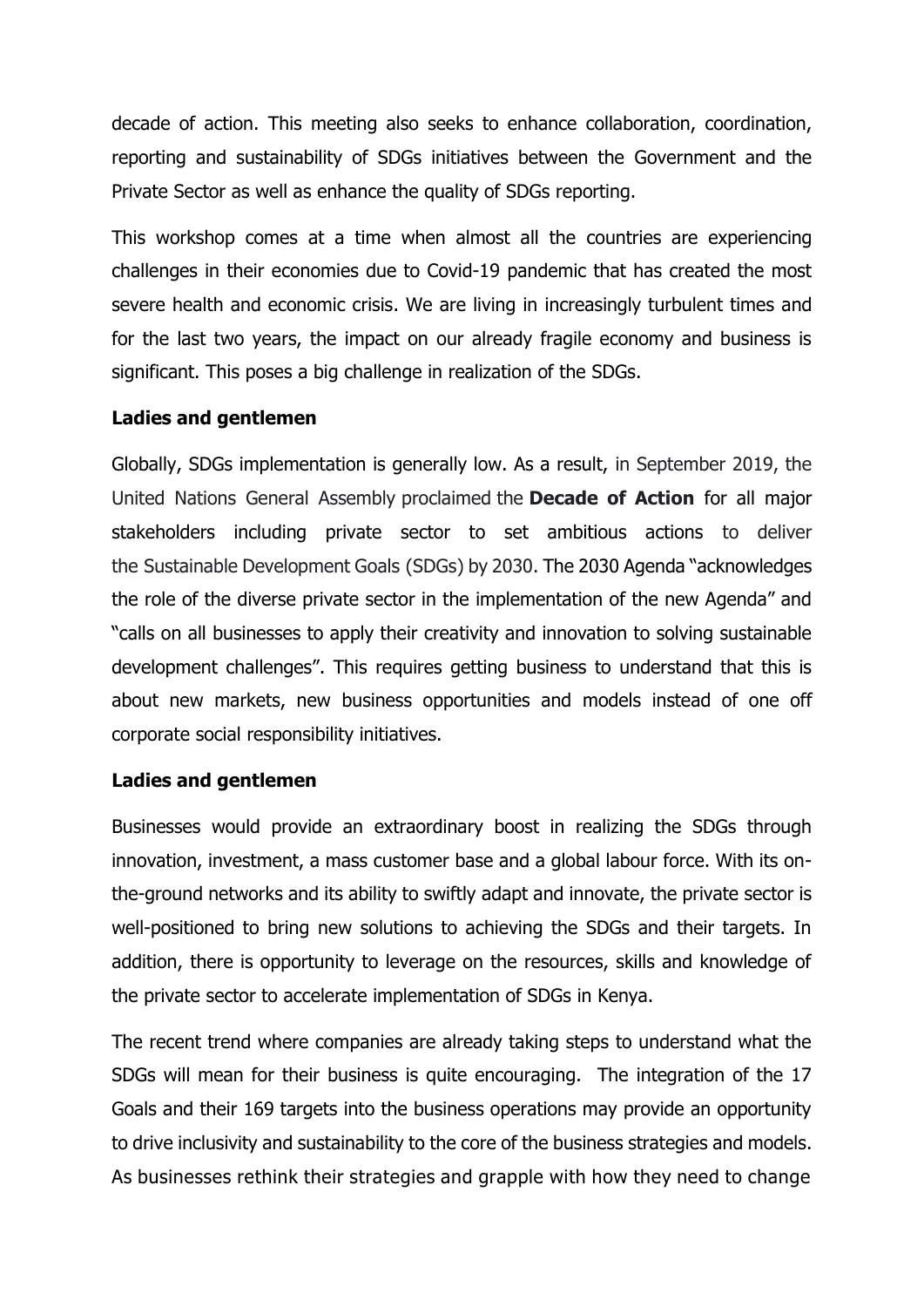their organizations to thrive and grow in today's world, the SDGs can be an opportunity.

## **Ladies and gentlemen**

Acknowledging that COVID-19 pandemic has had very significant impact on a number of SDGs thereby undermining years of development effort, the 2021 high level segment of the Economic and Social Council's theme is ," Sustainable and Resilient Recovery from the pandemic that promotes economic, social and environmental dimensions of sustainable development: building an inclusive and effective path for the achievement of the 2030 Agenda in the context of decade of action and delivery for sustainable development''. This meeting therefore resonates well with the theme of this year's High Level Political Forum (HLPF).

### **Ladies and gentlemen**

As you may be aware, the 2030 Agenda calls for follow up and review which is government led. In this regard, the Government has been preparing SDGs progress reports including the 2020 Voluntary National Review. The preparation of these reports is informed by stakeholders' input including national and county government, private sector, civil society, academia and specialized groups. KEPSA as a member and Co-Chair of the Interagency Working Technical Committee on SDGs is responsible for coordinating the reporting of private sector progress in implementation of SDGs in Kenya. Moving forward, it is expected that collaboration, coordination, quality reporting and sustainability of SDGs initiatives supported by the private sector will be enhanced.

## **Ladies and gentlemen**

It is clear from the above that private sector is a key stakeholder and contributor in the achievement of the SDGs in Kenya. In cognizant of this role, the Government is striving for increased private sector commitment in the implementation, tracking and